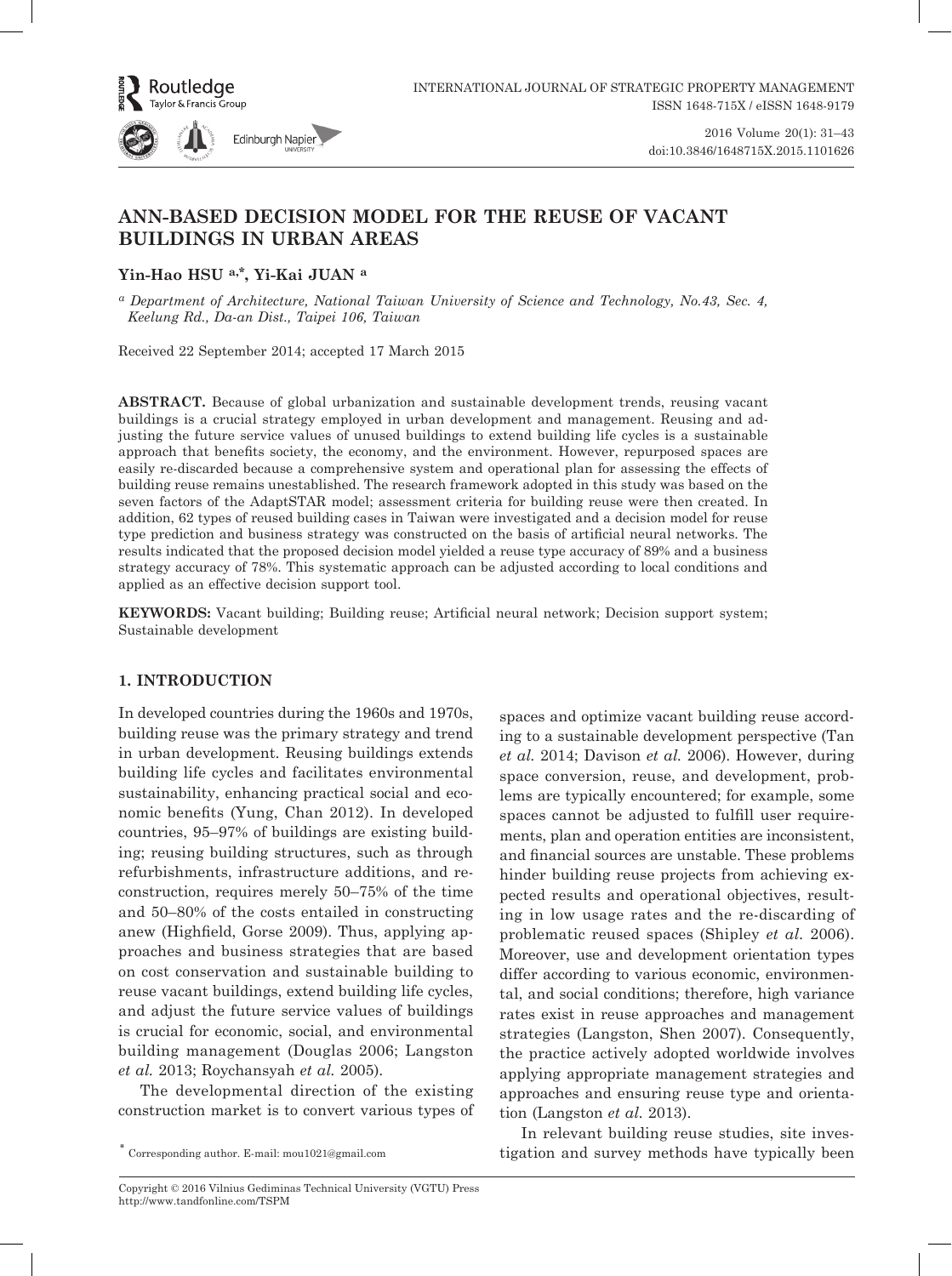adopted to explore the execution of building reuse projects. Some studies have conducted feasibility and potential evaluations by using approaches such as literature reviews, expert questionnaires, and interviews (Bullen, Love 2010; Conejos *et al*. 2013; Gann, Barlow 1996; Yung, Chan 2012). However, these studies have been primarily restricted to investigating one project type, not discussing reuse operational strategies. From the perspective of strategy management, building reuse types must be diverse, and business strategy selection directly influences the future efficacy of a reuse project. However, type positioning and management strategies have rarely been investigated.

The objective of this study was to construct a prediction model that could be applied to vacant building reuse type and management strategy. First, according to the AdaptSTAR model framework, a literature review and expert interviews were conducted to construct 30 evaluation criteria influencing building reuse decisions. Second, 62 vacant building cases involving various attributes and types in Taiwan were investigated and analyzed. An artificial neural network (ANN) was employed to construct the model; the evaluation criteria were used as input layers (X1–X30) and the reuse types and business strategies were applied as output layers (Y1 and Y2). Among the records from the 62 cases, 9 test case records were analyzed, and the prediction results were used to examine system accuracy. Finally, model constructions and examinations were discussed and suggestions were offered.

#### **1.1. Vacant building reuse in Taiwan**

In Taiwan, building conservation began in 1970. Although monuments were protected as historical sites, the conservation skills available were immature and the concepts were appropriate only for restoring and preserving historical buildings. In 1994, the government proposed a new policy for the development and cultural revival of communities by integrating districts and urban planning development. Historical spaces replete with local characteristics were targeted for conservation.

Because of a changing social structure and industry, numerous vacant buildings began to emerge in the late 1990s, affording opportunities to rethink the measures used to manage vacant buildings in urban areas. Therefore, the goal shifted from building conservation to more proactive approaches of building reuse. Building reuse promotion commenced in 1998, expanding to general public vacant buildings after 2000.

After a decade of promoting, the Taipei City Government conducted a survey in 2013, determining that 203 public vacant buildings and 233 official dormitory buildings (total floor area: approximately  $62,000$  m<sup>2</sup>) remained unused (Department of Finance, Taipei City Government 2013). According to the research report of the National Policy Foundation (NPF 2008), there are three potentially controversial topics concerning building reuse in Taiwan: (1) There is only one reuse type, lacking diversity and the prospect of future use. (2) Intentions to reuse vacant buildings for new functions might be challenged by local building regulations and other legal requirements that might limit the reuse potential. (3) Management strategies for reuse, such as those related to financial sources and development orientation, are generally unclear. All of these disputes can contribute to the major problem that building reuse in Taiwan normally lacks comprehensive models for assessing management strategies and identifying diverse types of future reuse (Chen 2001; Fu 2001; Yang 2013). When demands for spaces of varying quality increase, inadequate reuse projects cause numerous reused spaces to be rediscarded. The government lacks effective strategies for repurposing vacant buildings that have been reused once.

Another trend in Taiwan that has accelerated the appearance of vacant buildings is the declining birth rate. In 2010, the birth rate in Taiwan was the lowest worldwide (Zhan, Lin 2013); the number of students has decreased yearly, and 21% of the country's classrooms (approximately 22,000 classrooms) are estimated to have been unoccupied for nearly three years. The government has projected that 30% of elementary and middle school spaces will be unoccupied by the end of 2028 because of the rapidly declining birth rate (Lu, Shi 2013).

Unlike building lifetimes in Western countries that can generally be sustained for more than 80 years, the average lifetime of buildings in Taiwan is only approximately 23.2 years (Chang 2002). Buildings in Taiwan might be demolished because of social considerations (e.g. requirement adjustments, functional changes) rather than because of durability concerns (e.g. physical damage, deterioration). Strategies and actions regarding reusing these vacant buildings to prolong building life cycles and increase future service values have become a major concern for the government, which aspires to vitalize sustainable urban environments.

Revitalizing the Songshan Cultural and Creative Park (SCCP) was among the most successful building reuse projects in Taiwan. The facility was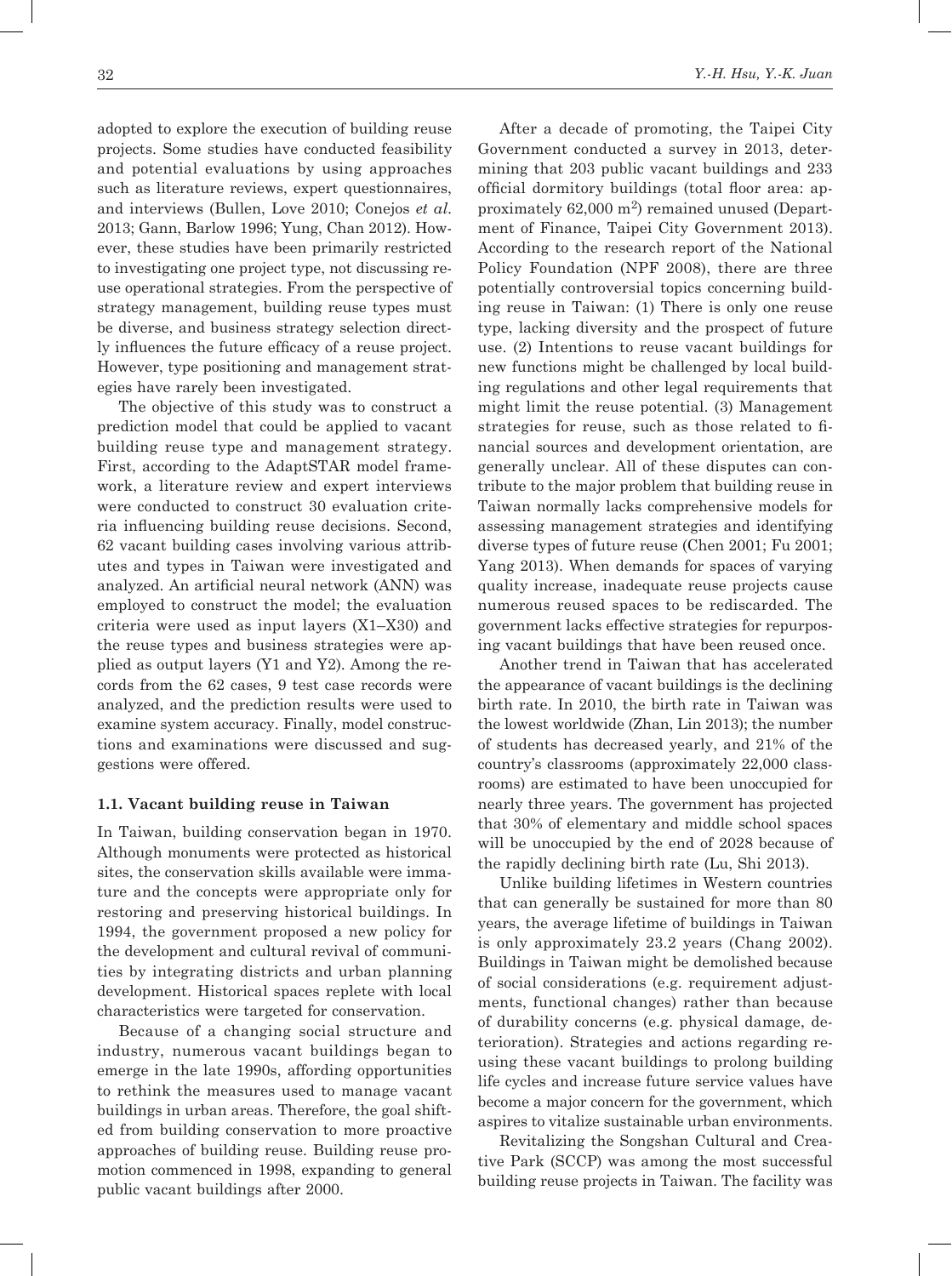originally a tobacco factory, constructed in 1937 during Japanese colonial occupation (SCCP 2013a). After Taiwan was relinquished to China in 1945, the Taiwan Provincial Monopoly Bureau gained control of the factory, renaming it the Songshan Tobacco Plant of the Taiwan Provincial Monopoly Bureau. In 1947, the plant was again renamed as the Songshan Tobacco Plant of the Taiwan Tobacco and Wine Bureau (Taipei Culture Foundation 2014). Production of rolled tobacco peaked in 1987, and more than 2,000 employees worked in the plant that once created tremendous economic value for the nation. However, because the markets were opened, tobacco demand declined, state-owned enterprises were privatized, and social structure changed; thus, the tobacco plant lost relevance and ceased to produce tobacco in 1998. In 2001, the Taipei City Government designated the obsolete plant as a historic site, converting it into the SCCP in 2010. In 2012, the SCCP was designated as the Creative Hub of Taipei to nurture creative talent and energy and provide historic, architectural venues for cultural and creative exhibitions and performances (SCCP 2013b). Figures 1(a) and 1(b) depict the transformation of the SCCP from 1950 to 2014, respectively.



Fig. 1. (a) Female workers rolling tobacco in the factory. (b) Red Dot Award exhibition: communication design winners' selection Official letters of authorization and the right for use have been obtained from the Central News Agency, R.O.C.

#### **2. OVERVIEW OF ADAPTIVE REUSE**

The number of vacant buildings in urban areas has increased following urban expansion and low birth rates. Building reuse is crucial for energy conservation and environmental sustainability because it minimizes demolition construction costs, vitalizes community development, and prevents urban sprawl (Bullen, Love 2011; Douglas 2006). Although new building materials feature superior energy conservation properties, new buildings account for less than 2% of the total number of buildings in developed countries; thus, the energy conservation effects of new buildings are considerably less than those exerted by reused buildings (Brown, Buranakarn 2003). Adaptive reuse is broadly defined as any building project or intervention designed to change building capacity, function, or performance by adjusting, reusing, or upgrading the building to fulfill new conditions or requirements (Douglas 2006); for example, converting factories into houses and military facilities into schools sustains the life cycle of buildings (Conejos *et al*. 2013; De Valence 2004; Douglas 2006).

The trend of reusing and adapting buildings extends the useful life of existing buildings and fosters the key concepts of building environment sustainability by reducing material, transportation, and energy consumption and pollution (Brown, Buranakarn 2003; Gallant, Blickle 2005). Thus, adaptive reuse is an effective strategy applied to various types of facilities worldwide, including prestigious buildings throughout the United States, Australia, and the Asia Pacific region (Department of Environment and Heritage 2004; Langston *et al*. 2008; United Nations Educational Scientific and Cultural Organization 2007).

In the past, decisions for building reuse were made according to experience and instinct (Highfield, Gorse 2009). Gradually, scholars have proposed research methods for evaluating building reuse to address the increasing number of vacant buildings (Langston, Shen 2007; Conejos *et al.* 2013). In most relevant studies, case studies, field surveys, and interviews have been conducted to assess building reuse. For example, Bullen (2007) designed a questionnaire with which to interview representatives of Australian enterprises and governmental departments, examining the assessment standards for vacant building sustainable development. In addition, Mine (2013) performed field research pertaining to the economic value and environmental benefits of reusing historical buildings in London and Amsterdam. Langston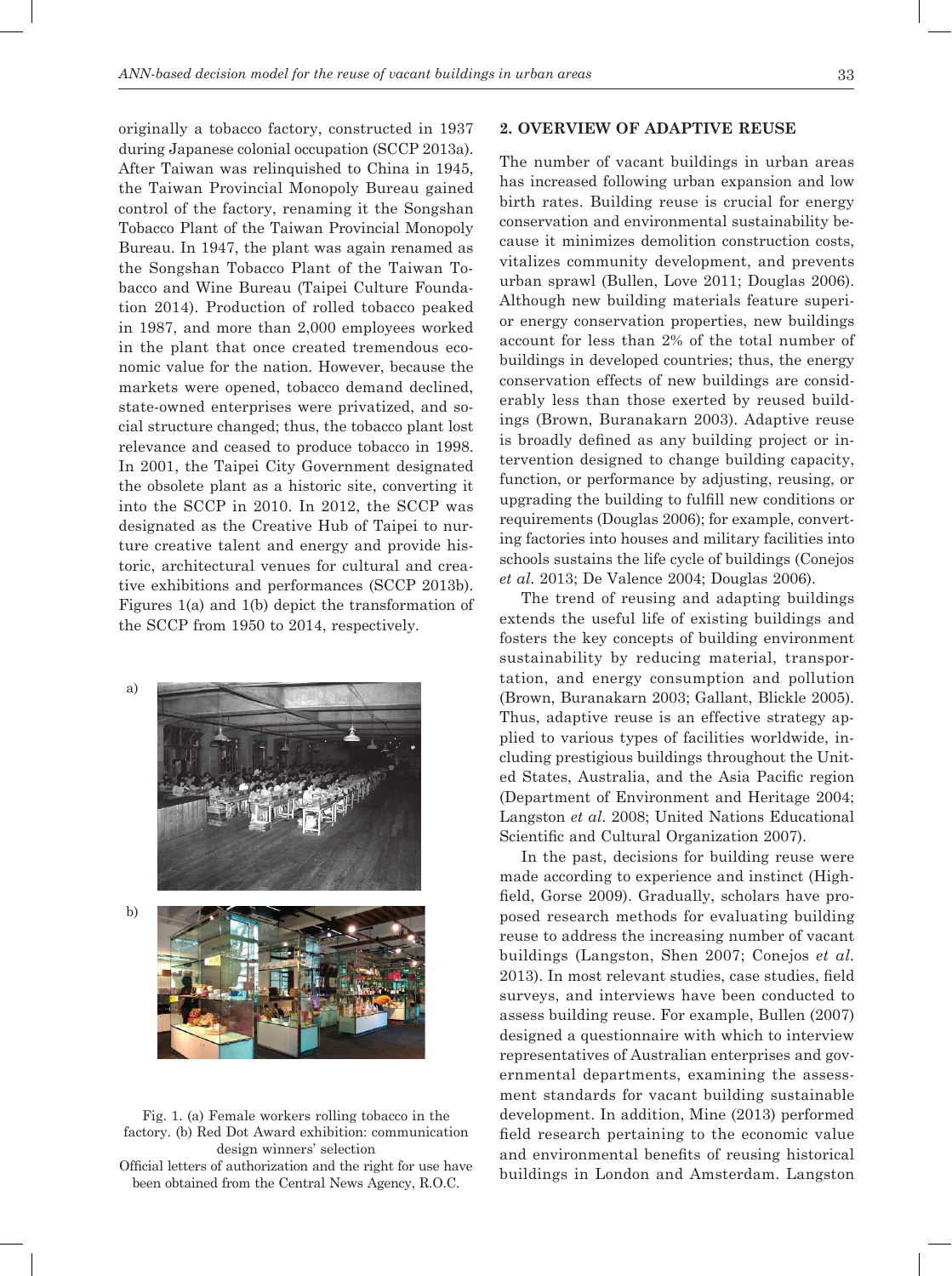and Shen (2007) proposed a new reuse assessment model, the adaptive reuse potential (ARP) model, which can assess the physical, economic, functional, technological, social, legal, and political level of building conditions to calculate building life cycles. The AdaptSTAR model is another recent design-rating tool, created on the basis of the ARP model by Langston and a detailed analysis of 12 adaptive reuse projects in Australia; designers can adopt this model to make decisions that facilitate achieving optimal efficiency and useful life from creations. Examining the ARP and AdaptSTAR models revealed that both were highly correlated (Conejos *et al.* 2014). The seven crucial factors included in these two models can enable increased building life cycles and building sustainability.

## **3. CRITERIA FOR ADAPTIVE REUSE**

#### **3.1. Criteria establishment**

Evaluation criteria are crucial indicators of determining building adaptive reuse types and business strategies, for which this study endeavored to create a predictive model. The ARP model and AdaptSTAR model are two of the most frequently employed building reuse assessment models; their criteria, based on expert interviews and the literature, include physical, economic, functional, technological, social, legal, and political factors (Conejos *et al*. 2013), providing comprehensive standards for building adaptive reuse and sustainable building environments.

According to the ARP and AdaptSTAR models, Table 1 lists the integrated criteria used in the decision support system in this study and corresponding items from literature, expert interviews, and case studies.

| Dimensions    | Criteria                                                             | Source                                                                                                              |
|---------------|----------------------------------------------------------------------|---------------------------------------------------------------------------------------------------------------------|
| Physical      | Structure                                                            | Davison et al. (2006), Douglas (2006), Highfield<br>and Gorse $(2009)$ , Murtagh $(1988)$                           |
|               | Building age                                                         | Highfield and Gorse (2009), Horvath (2010)                                                                          |
|               | Site area                                                            | Campbell (1996), Heath (2001)                                                                                       |
|               | Gross floor area                                                     | Campbell (1996), Heath (2001)                                                                                       |
|               | Building purpose before renovation                                   | Kincaid (2000, 2004), Rabun (2000), Vakili-Ardebili<br>(2007), Yudelson (2010)                                      |
| Economic      | Urbanization level (population density)                              | Frey et al. $(2008)$ , Langston et al. $(2008)$                                                                     |
|               | Accessibility of public transportation                               | Heath (2001), Prowler (2008)                                                                                        |
|               | Distance to downtown                                                 | Campbell (1996), Fealy (2006)                                                                                       |
|               | Primary consumer age                                                 | Stagl, O'Hara (2002), Williams (1996)                                                                               |
|               | Job opportunity creation                                             | Latham $(2000)$                                                                                                     |
|               | Association level of relevant local assistant industry Latham (2000) |                                                                                                                     |
| Social        | Frequency and number of performances held                            | Jago and Shaw $(1998)$ , Jago <i>et al.</i> $(2003)$                                                                |
|               | Density of valuable cultural resources in the<br>surrounding area    | Bond and Charlemagne (2009)                                                                                         |
|               | Facility usage rate                                                  | Browne $(2006)$                                                                                                     |
| Functional    | Cultural, artistic, and historical values of buildings               | Bond and Charlemagne (2009), Nelson (2005)                                                                          |
|               | Space adjustability                                                  | Arge (2005), Bronson and Jester (1997), Horvath<br>(2010), Langston et al. (2008), Murtagh (1988),<br>Nelson (2005) |
|               | Spatial mobility, continuity, and openness                           | Bronson and Jester (1997), Davison et al. (2006),<br>Horvath (2010), Murtagh (1988), Nelson (2005)                  |
| Technological | Demand for construction equipment                                    | Heath (2001), Prowler (2008), Russell and Moffat<br>(2001)                                                          |
|               | Fireproof structural features                                        | Davison et al. $(2006)$ , Douglas $(2006)$ , Heath $(2001)$                                                         |
|               | Building damage frequency                                            | Douglas (2006), Prowler (2008)                                                                                      |
| Political     | Level of public sector cooperation                                   | Pelling and High (2005), Trancik (1986)                                                                             |
|               | Level of community involvement                                       |                                                                                                                     |
|               | Learning opportunities provided                                      | Trancik (1986)                                                                                                      |
|               | Market profitability                                                 |                                                                                                                     |
|               | Financing capacity                                                   |                                                                                                                     |
| Legal         | Land use zoning                                                      | Browne (2006), Campbell (1996), Douglas (2006)                                                                      |
|               | Building ownership                                                   | Heath (2001)                                                                                                        |
|               | The presence of a major development project nearby                   |                                                                                                                     |
|               | Building coverage ratio                                              |                                                                                                                     |
|               | Floor area ratio                                                     |                                                                                                                     |

Table 1. Factors affecting adaptive reuse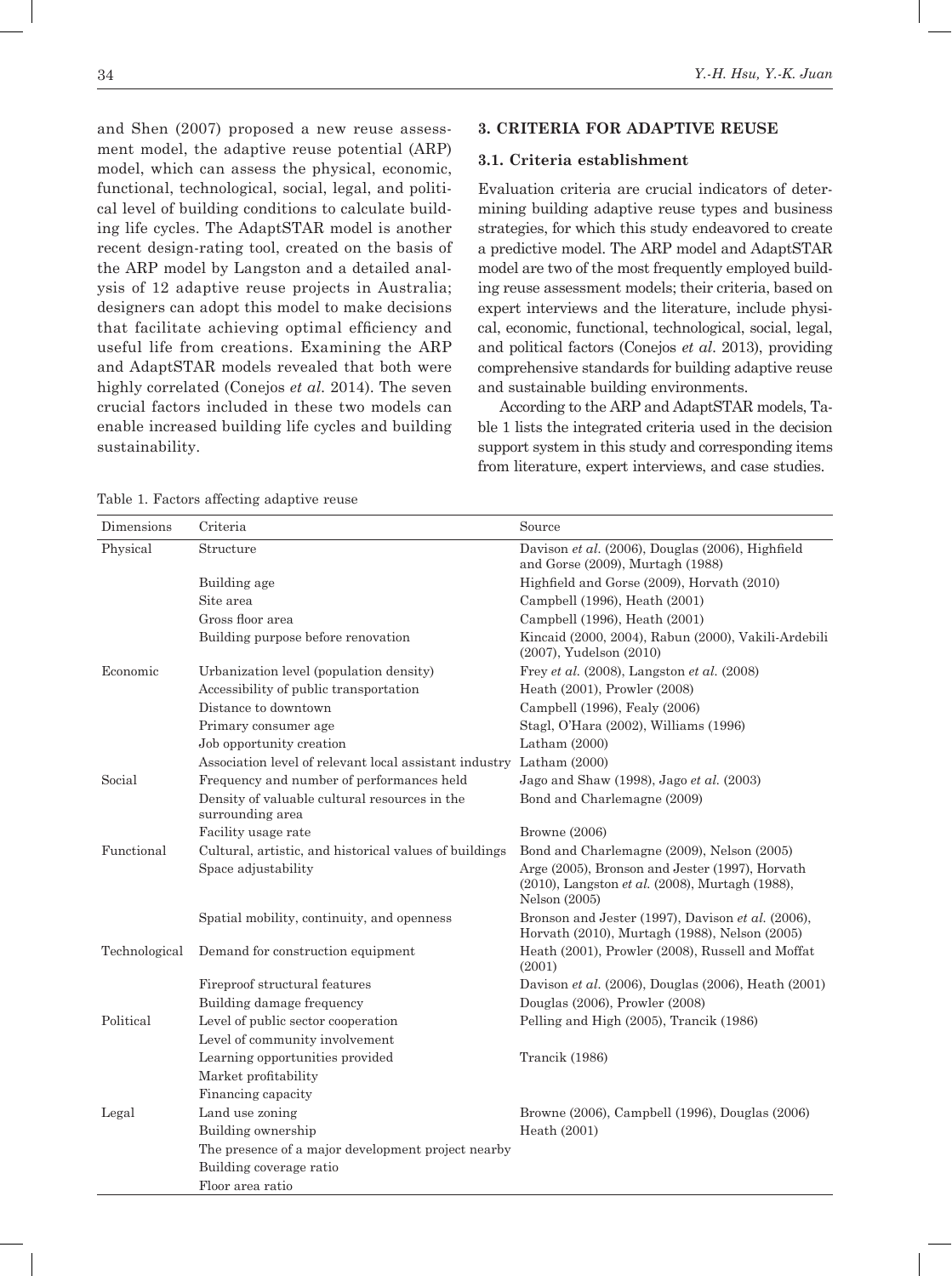# **3.2. Building types and business strategies for adaptive reuse**

Numerous studies have investigated cases of building reuse that involved repurposing existing buildings, such as converting offices into residences (Heath 2001), offices into apartments (Gann, Barlow 1996), or commercial buildings into spaces for other uses (Bullen 2007), or renovating buildings to create the same building type operating in a different operation mode. According to the Department of Environment and Heritage (2004: 3), "Adaptive reuse is a process that changes a disused or ineffective item into a new item that can be used for a different purpose". Adaptive reuse can also be described as a "process by which to ameliorate the financial, environmental, and social performance of buildings" (Bullen 2007; Langston, Shen 2007).

This study investigated 62 successful building reuse projects in Northern Taiwan and categorized them into six building types: *business facilities* (9 cases), *educational facilities* (9 cases), *office facilities* (11 cases), *residences* (14 cases), *art exhibition spaces* (12 cases), and *art villages* (7 cases). These six building types account for 95% of the reused buildings in Taiwan. The collection and selection of these building reuse projects involved three stages. First, according to field research and a literature review, 82 projects were initially selected and subsequently examined using three criteria: (1) The building could be continually occupied without structural safety concerns; (2) use function of the building could be adjusted to extend the service life of the building; and (3) the reuse project could enhance its economic viability (Cheng, Fu 2010). Regarding economic viability, all of the selected projects must have operated for more than three years after reuse and currently have stable profit. At this stage, 73 projects were selected. Second, 90 citizens and end-users who regularly visited these reused buildings were administered a questionnaire survey. Four projects were eliminated according to the low satisfaction of the respondents. Finally, six experts participated in a panel discussion on the appropriateness of project selection. After consideration of project scale, operating conditions, and social impact, another seven projects were removed and a final total of 62 projects was obtained.

In addition, this study examined three major types of business strategies employed in these projects: government-run businesses (GRB), privately managed public establishments (PMPE), and privately owned businesses (POB) (Table 2). Among the three types, the primary mode adopted by the public sector to operate building reuse is the PMPE, which involves governmental supervision of human and management resources from the private sector to facilitate operational efficiency, reduce operating costs, and enhance the quality and functionality of public services. The PMPE includes four operating types: operate-transfer (OT),

Table 2. Business strategy

| Type<br>Government-run businesses (GRB) |                                            | Definition<br>Businesses established, invested, or reinvested using capital from the govern-<br>ment. All or the majority shares of the enterprises are directly owned by the gov-<br>ernment and are fully managed by the government.                                                                                                                                                                                                                                                                                                                                                                                                                      |  |  |
|-----------------------------------------|--------------------------------------------|-------------------------------------------------------------------------------------------------------------------------------------------------------------------------------------------------------------------------------------------------------------------------------------------------------------------------------------------------------------------------------------------------------------------------------------------------------------------------------------------------------------------------------------------------------------------------------------------------------------------------------------------------------------|--|--|
|                                         |                                            |                                                                                                                                                                                                                                                                                                                                                                                                                                                                                                                                                                                                                                                             |  |  |
|                                         | Rehabilitate-operation-<br>transfer (ROT)  | A private institution is commissioned by the government, or leases existing facili-<br>ties from the government, for operation after expansion and renovation. After the<br>operational period expires, the government reassumes operational rights.                                                                                                                                                                                                                                                                                                                                                                                                        |  |  |
|                                         | Build-operate-transfer<br>(BOT)            | The government provides concession to a certain entity from the private sector<br>and allows it to invest and build a certain public construction project. The govern-<br>ment protects the market exclusivity of the public construction during a certain<br>period for it to make profit. The private sector entity must unconditionally return<br>the public construction to the government once the contract expires. A private<br>institution invests in and operates a public construction and eventually surren-<br>ders ownership of the public construction to the government and loses operational<br>rights once the operational period expires. |  |  |
|                                         | Lease-renovate-operate-<br>transfer (LROT) | A private sector entity leases an old public construction owned by a public sector<br>entity. The public construction is then renovated and operated by a licensee from<br>the private sector entity.                                                                                                                                                                                                                                                                                                                                                                                                                                                       |  |  |
| Privately owned businesses (POB)        |                                            | A nongovernmental private sector entity establishes and invests in a business. All<br>or the majority of the shares of the enterprise are directly owned by the private<br>sector entity, and it possesses direct management rights.                                                                                                                                                                                                                                                                                                                                                                                                                        |  |  |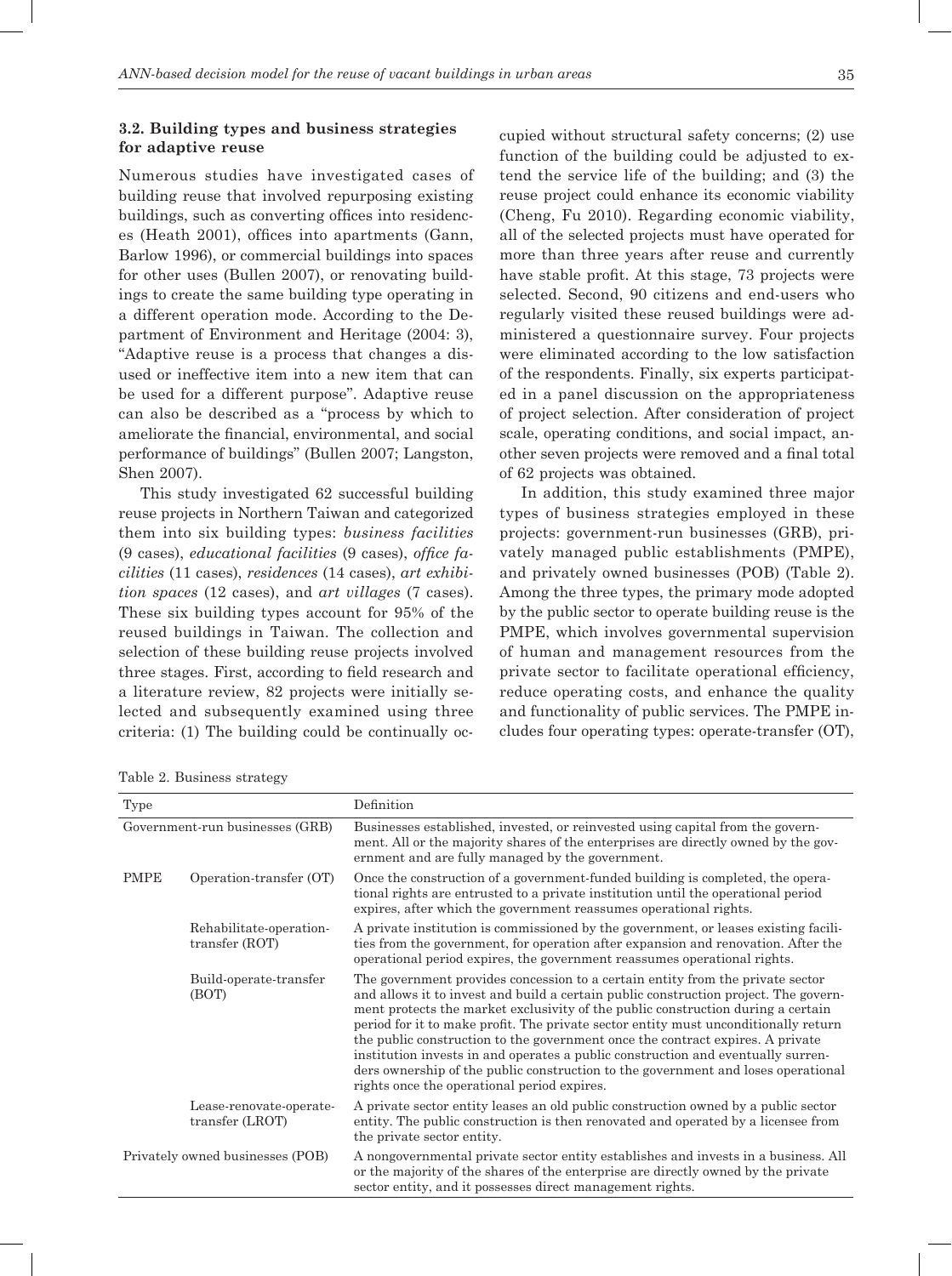rehabilitate-operate-transfer (ROT), build-operate-transfer, and lease-renovate-operate-transfer (LROT). In this study, the relationships between business strategy modes and types of reuse were also investigated.

### **4. Research method**

#### **4.1. Artificial neural network**

Large amounts of neuronal connections occur in the human brain, of which the ANN is a simplified model. The ANN, which imitates the operation of the biological neuronal network by connecting and storing learned knowledge in neurons (Giudici 2003), is an information processing technique that was developed according to brain and neuronal system studies. In the past few years, the ANN has been employed widely and the established system models based on ANN approaches can be applied in prediction and decision-making problems. The ANN is among the greatest parameterized models and has attracted the attention of researchers from every domain (Hand *et al.* 2001).

Highly complex neuronal networks replace systematic mathematical models in the ANN, eliminating the need to comprehend such models. When information is incomplete, particularly in the decision-related content of this research, the relationships between the complex nonlinear input and output values can still be obtained (Ling, Liu 2004). Compared with traditional statistical skills and inductive learning, the ANN can be applied to construct nonlinear models, produce accurate output values, and even accept input values of different types or unknown variables. In addition, the ANN is extremely reproducible and accurate.

The back-propagation (BP) neural network algorithm, one of the most widely applied ANN models, is basically a multilayer feedforward network (typically comprising one input, one hidden, and one output layer) that searches for the minimum of the error function in weight space using the method of gradient decent. BP can be used to learn and store numerous mapping relations of an input–output model to determine a function that most accurately maps a set of inputs to the correct output. Moreover, disclosing in advance the mathematical equation that describes these mapping relations is unnecessary (Rojas 1996). Because of its convenience, efficiency, and potential to improve the performance of neural networks and enhance the model prediction accuracy (Kumar *et al.* 2013; Li *et al.* 2012), BP was selected as the major method through which to operate the ANN in this study.

# **4.2. Operation of the artificial neural network**

In this study, the aforementioned impact criteria were utilized as the input layer (X1–X30), and adaptive reuse type and business strategy were used as the output layer (Y1 and Y2) in an ANN (Table 3) to examine whether the reuse indicator (input) was a key factor influencing the reuse types and business strategies related to vacant buildings. These factors were derived from literature reviews and case studies. Table 3 details each variable (according to Table 1) and defines its corresponding assessment scale. The rules of determining the assessment scale were developed according to Taiwan reuse regulations, practices, and local conditions. On the basis of these rules, the assessments can be objectively determined by the research team and experts. For example, regarding the variable "X7: Accessibility of public transportation," White and McDaniel (1999) proposed the concept of a walkable distance (400– 600 m) in urban areas according to the theory of market economics; the shorter the distance, the more feasible the project is. In view of the urban scale, density, and public transportation conditions in Northern Taiwan, this variable was defined as a "walkable distance from the site to the nearest public transportation system, including train stations, bus stops, and mass rapid transit stations." Five scales were further determined: Scale 1: a distance exceeding 1,600 m (not accessible); Scale 2: a distance between 1,200 m and 1,599 m; Scale 3: a distance between 800 m and 1,199 m; Scale 4: a distance between 401 m and 799 m; and Scale 5: a distance less than 400 m (highly accessible).

The ANN model can efficiently estimate building type and business strategy by learning from the numerical data and complex nonlinear relationships among the investigated building cases. The algorithm consists of various input layers, hidden layers, and output layers operating in parallel. The initial outputs obtained using an ANN-based decision model were applied to derive the prediction results, including suggestions for appropriate building type and business strategy. The network architecture included 30 input layers, five hidden layers, and two output layers; Figure 2 depicts a simplified ANN model. Neuralyst software was used to design and train the ANN model. To prevent overtraining, the model began with three neurons in the hidden layers and was optimized with five neurons. Among the 62 cases, 53 cases were randomly designed, and nine test cases were randomly selected by the ANN system to validate the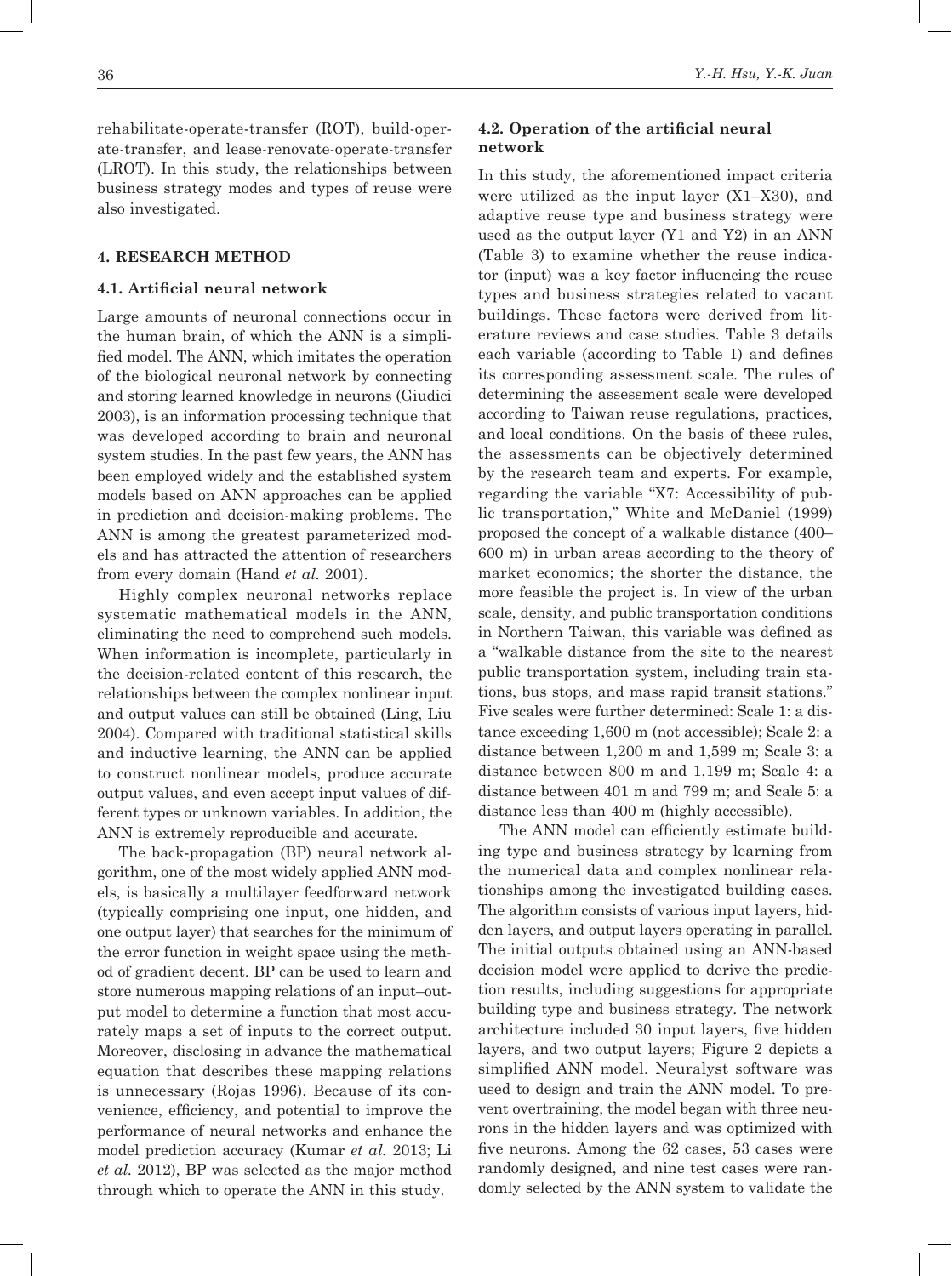model's predictive performance. Figure 3 depicts the training curve of the ANN model after 11,072 epochs. Network parameter settings, such as the learning rate (0.6), momentum (0.9), training tolerance (0.1), and testing tolerance (0.3), were further defined. The SYMBOL mode was selected for the ANN operation and the symbol list included six types and six strategies. In this situation, the root mean square (RMS) error of the training cases achieved 0.0029.

| Dimen-<br>sions    | Vari-<br>ables | Explanatory variables                                       | Definition                                                                                                                                                                             | Source                                                                                   |
|--------------------|----------------|-------------------------------------------------------------|----------------------------------------------------------------------------------------------------------------------------------------------------------------------------------------|------------------------------------------------------------------------------------------|
| Physical           | X1             | Structure type                                              | $1 =$ wooden structure; $2 =$ brick structure;<br>$3$ = reinforced brick structure; $4$ = reinforced<br>$concrete$ ; $5 = steel structure$                                             | Highfield and Gorse (2009)                                                               |
|                    | X2             | Building age                                                | Years; $1 = 1-20$ ; $2 = 21-40$ ; $3 = 41-60$ ; $4 \ge 60$                                                                                                                             | Highfield and Gorse (2009),<br>Horvath $(2010)$                                          |
|                    | X3             | Site area                                                   | m <sup>2</sup>                                                                                                                                                                         | Campbell (1996), Heath<br>(2001)                                                         |
|                    | X <sub>4</sub> | Gross floor area                                            | m <sup>2</sup>                                                                                                                                                                         | Campbell (1996), Heath<br>(2001)                                                         |
|                    | X5             | Building purpose before<br>renovation                       | $1 =$ residential; $2 =$ warehouse; $3 =$ retail; $4 =$<br>educational institution; $5 = \text{others}$ ; $6 = \text{hotel}$ ;<br>$7 =$ manufacturing; $8 =$ office; $9 =$ health care | Ling and Liu $(2004)$                                                                    |
| Economic           | X6             | Urbanization level (popula-<br>tion density)                | Population (people/km <sup>2</sup> ); $1 \le 500$ ; $2 = 501-$<br>$1,000; 3 = 1,001-2,000; 4 = 2,001-4,000; 5 =$<br>$4,001-8,000$ ; $6 \geq 8,001$                                     | Langston <i>et al.</i> $(2008)$                                                          |
|                    | X7             | portation                                                   | Accessibility of public trans- m; $1 \ge 1600$ (not accessible); $2 = 1200-1599$ ;<br>$3 = 800-1199$ ; $4 = 401-799$ ; $5 \le 400$ (highly<br>accessible)                              | White and McDaniel (1999)                                                                |
|                    | X8             | Primary consumer age                                        | Age; $0 = 1-14$ ; $2 = 15-29$ ; $3 = 30-44$ ; $4 =$<br>$45-64$ ; $5 \ge 65$                                                                                                            | Stagl and O'Hara (2002)                                                                  |
|                    | X9             | Distance to downtown                                        | Km; $1 = 0-5$ ; $2 = 6-10$ ; $3 = 11-15$ ; $4 \ge 16$                                                                                                                                  | Fealy (2006)                                                                             |
|                    | X10            | Job opportunity creation                                    | $1 = 0$ ; $2 = 1-5$ ; $3 = 6-10$ ; $4 = 11-20$ ; $5 \ge 21$                                                                                                                            | Latham $(2000)$                                                                          |
|                    | X11            | Association level of relevant<br>local assistant industry   | Number of relevant industries involvement;<br>$1 = 0$ ; $2 = 1$ ; $3 = 2$ ; $4 = 3$ ; $5 \ge 4$                                                                                        | Latham $(2000)$                                                                          |
| Social             | X12            | Frequency and number of<br>performances held                | Times/year; $1 = 0$ ; $2 \le 10$ ; $3 = 11-20$ ; $4 =$<br>$21 - 30$ ; $5 \ge 31$                                                                                                       | Jago and Shaw (1998), Jago<br><i>et al.</i> (2003)                                       |
|                    | X13            | resources in the surround-<br>ing area                      | Density of valuable cultural Density (number of cultural facilities/km <sup>2</sup> );<br>$1 = 0$ ; $2 = 1-3$ ; $3 = 4-6$ ; $4 = 7-10$ ; $5 \ge 11$                                    | Bond and Charlemagne<br>(2009), Cohen (2002), Oliver<br>(1997)                           |
|                    | X14            | Facility usage rate                                         | Estimated visitors/users (%: real/estimated);<br>$1 \le 20\%$ ; $2 = 21 - 40\%$ ; $3 = 41 - 60\%$ ; $4 = 61 -$<br>$80\%$ ; $5 = 81 - 100\%$                                            | Browne (2006), Stevenson<br>and Hojati (2007)                                            |
| Func-<br>tional    | X15            | Cultural, artistic, and his-<br>torical values of buildings | $5$ classes; $1 =$ general buildings; $2 =$ historical<br>buildings; $3 = 3^{rd}$ class monuments; $4 = 2^{nd}$<br>class monuments; $5 = 1st$ class monuments                          | Bond and Charlemagne<br>(2009), Ministry of Culture<br>(2011)                            |
|                    | X16            | Space adjustability                                         | Scale $1-5$ ; $1 = R.C.$ partition; $2 = \text{brick parti}$<br>tion; $3 = wood$ partition; $4 = light$ steel frame<br>partition; $5 = no$ partition                                   | Kim and Juan (2014), Lee<br>and Brand (2005), O'Neill<br>(1994)                          |
|                    | X17            | and openness                                                | Spatial mobility, continuity, Ratio of open space $(\%)$ ; $1 \le 20\%$ ; $2 = 21-30\%$ ; Horvath (2010), Fisher-<br>$3 = 31 - 40\%$ ; $4 = 41 - 50\%$ ; $5 \ge 51\%$                  | Gewirtzman and Wagner<br>$(2003)$ , Department of Ur-<br>ban Development (DUD)<br>(2011) |
| Techno-<br>logical | X18            | Demand for construction<br>equipment                        | Replacement ratio (%); $1 = 0\%$ ; $2 \le 25\%$ ; $3 =$<br>$26-50\%$ ; $4 = 51-75\%$ ; $5 \ge 76\%$                                                                                    | Prowler (2008), Ling and<br>Liu (2004)                                                   |
|                    | X19            | Fireproof structural fea-<br>tures                          | Scale 1-5; $1 =$ no fireproofing; $2 = 0.5$ hour<br>fire rating; $3 = 1$ hour fire rating; $4 = 2$ hours<br>fire rating; $5 = 3$ hours fire rating                                     | Douglas (2006), Construc-<br>tion and Planning Agency<br>(CPA) (2014b)                   |
|                    | X20            | Building damage condition                                   | Ratio of destroyed parts $(\%)$ ; $1 \geq 80\%$ (almost<br>collapse); $2 = 60-79\%$ (serious); $3 = 40-59\%$<br>(moderate); $4 = 21 - 39\%$ (some); $5 \le 20\%$<br>(slight)           | Prowler (2008), CPA (2008)                                                               |
|                    |                |                                                             |                                                                                                                                                                                        | (Continued)                                                                              |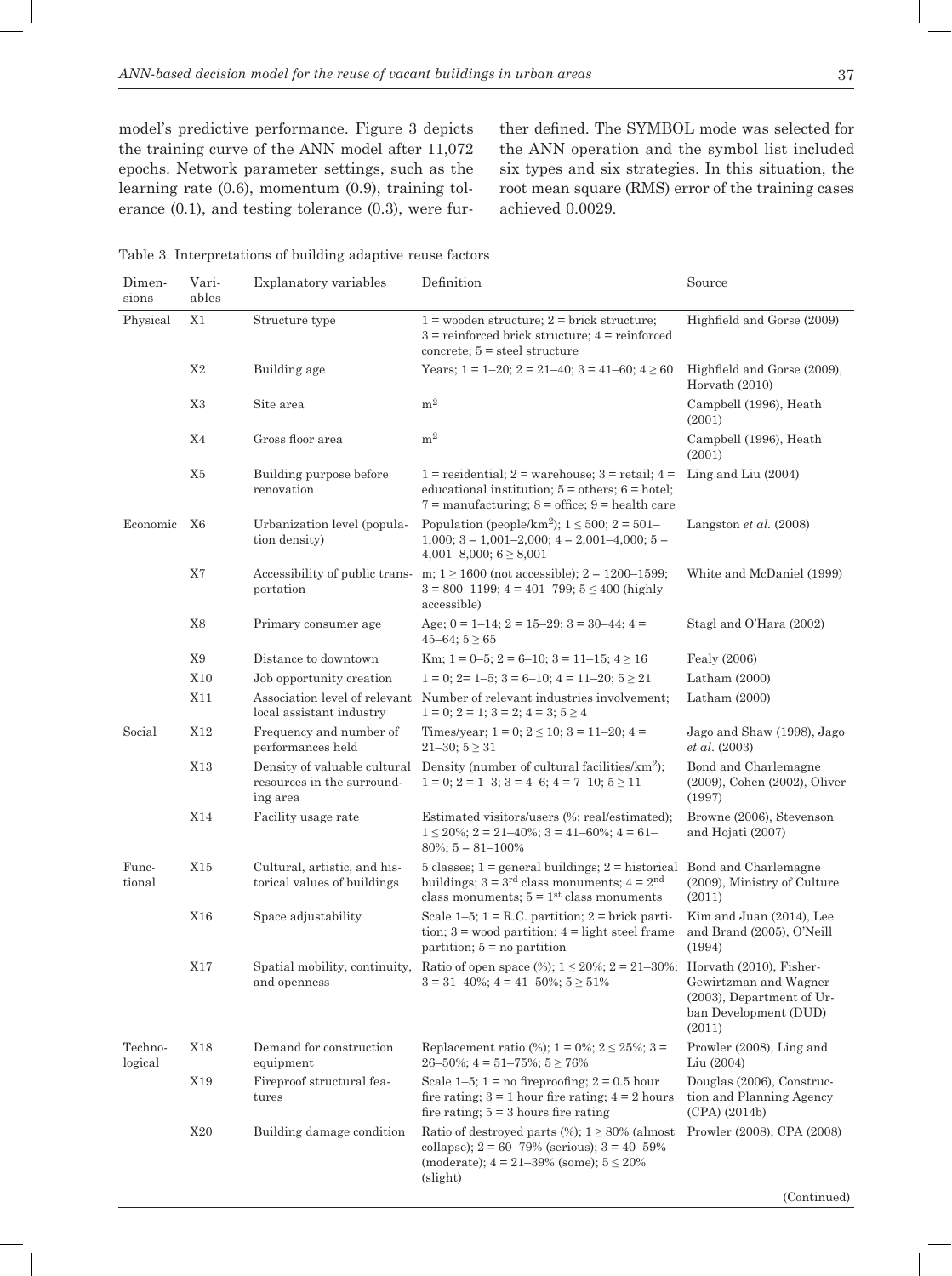| Dimen-<br>sions                                                                               | Vari-<br>ables                 | Explanatory variables                                 |                                                                                                                                                                              | Definition                                                                                                                                               | Source                                               |  |
|-----------------------------------------------------------------------------------------------|--------------------------------|-------------------------------------------------------|------------------------------------------------------------------------------------------------------------------------------------------------------------------------------|----------------------------------------------------------------------------------------------------------------------------------------------------------|------------------------------------------------------|--|
| (Continued)                                                                                   |                                |                                                       |                                                                                                                                                                              |                                                                                                                                                          |                                                      |  |
| Political<br>X21<br>Level of public sector coop-<br>eration<br>X22<br>ment<br>X23<br>provided |                                |                                                       | Scale 1–5; 1 = no subsidy; 2 = housing tax<br>subsidy; $3 = \text{tax-deductible}$ ; $4 = \text{partially di-}$<br>rect subsidy; $5 = \text{fully direct subsidy}$           | Pelling and High (2005),<br>Ling and Liu $(2004)$                                                                                                        |                                                      |  |
|                                                                                               |                                | Level of community involve-                           |                                                                                                                                                                              | Number of local communities involvement;<br>$1 = 0$ ; $2 = 1-3$ ; $3 = 4-6$ ; $4 = 7-9$ ; $5 \ge 10$                                                     | Pelling and High (2005),<br>Nyaupane et al. $(2006)$ |  |
|                                                                                               |                                | Learning opportunities                                |                                                                                                                                                                              | Scale 1-5; $1 =$ no learnings; $2 =$ for general<br>citizens or visitors; $3 =$ for advanced citizens;<br>$4 =$ for professionals; $5 =$ for researchers | Liao (2003), Trancik (1986)                          |  |
|                                                                                               | X24                            |                                                       | Market profitability                                                                                                                                                         | Ratio of profitability $(\%)$ ; 1 = 0–5%; 2 =<br>6-10%; $3 = 11 - 15$ %; $4 = 16 - 20$ %; $5 \ge 21$ %                                                   | Liao (2003), Trancik (1986)                          |  |
| X25                                                                                           |                                | Financing capacity                                    |                                                                                                                                                                              | Ratio of financing (%); $1 = 0\%$ ; $2 \le 25\%$ ; $3 =$<br>$26-50\%$ ; $4 = 51-75\%$ ; $5 \ge 76\%$                                                     | Trancik (1986), CPA (2006)                           |  |
| X26<br>Land use zoning<br>Legal<br>X27<br>Building ownership                                  |                                |                                                       | $1 =$ housing district; $2 =$ commercial district;<br>$3$ = industrial district; $4$ = administrative<br>district; $5 =$ cultural district; $6 =$ conserva-<br>tion district | Douglas (2006), DUD (2011)                                                                                                                               |                                                      |  |
|                                                                                               |                                |                                                       |                                                                                                                                                                              | $1 =$ public sector; $2 =$ private sector                                                                                                                | Heath $(2001)$                                       |  |
|                                                                                               | X28                            | The presence of a major<br>development project nearby |                                                                                                                                                                              | $1 = yes$ ; $2 = no$                                                                                                                                     | Heath $(2001)$                                       |  |
|                                                                                               | X29<br>Building coverage ratio |                                                       |                                                                                                                                                                              | $\%$                                                                                                                                                     | Heath (2001), CPA (2014a)                            |  |
|                                                                                               | X30                            | Floor area ratio                                      |                                                                                                                                                                              | $\frac{0}{0}$                                                                                                                                            | Heath (2001), CPA (2014b)                            |  |
| Output                                                                                        |                                |                                                       |                                                                                                                                                                              |                                                                                                                                                          |                                                      |  |
|                                                                                               |                                | Y1                                                    | Adaptive reuse<br>type                                                                                                                                                       | $1 = \text{business}; 2 = \text{residential}; 3 = \text{offset};$<br>$4 =$ educational; $5 =$ art exhibition space;<br>$6 = art$ village                 |                                                      |  |
|                                                                                               |                                | Y2                                                    | Business strat-<br>egy                                                                                                                                                       | $1 = \text{GRB}$ ;<br>Private management of public establishment:<br>$2 = OT$ ; $3 = ROT$ ; $4 = BOT$ ; $5 = LROT$ ;<br>$6 = POB$                        |                                                      |  |





Fig. 3. The RMS error convergence curve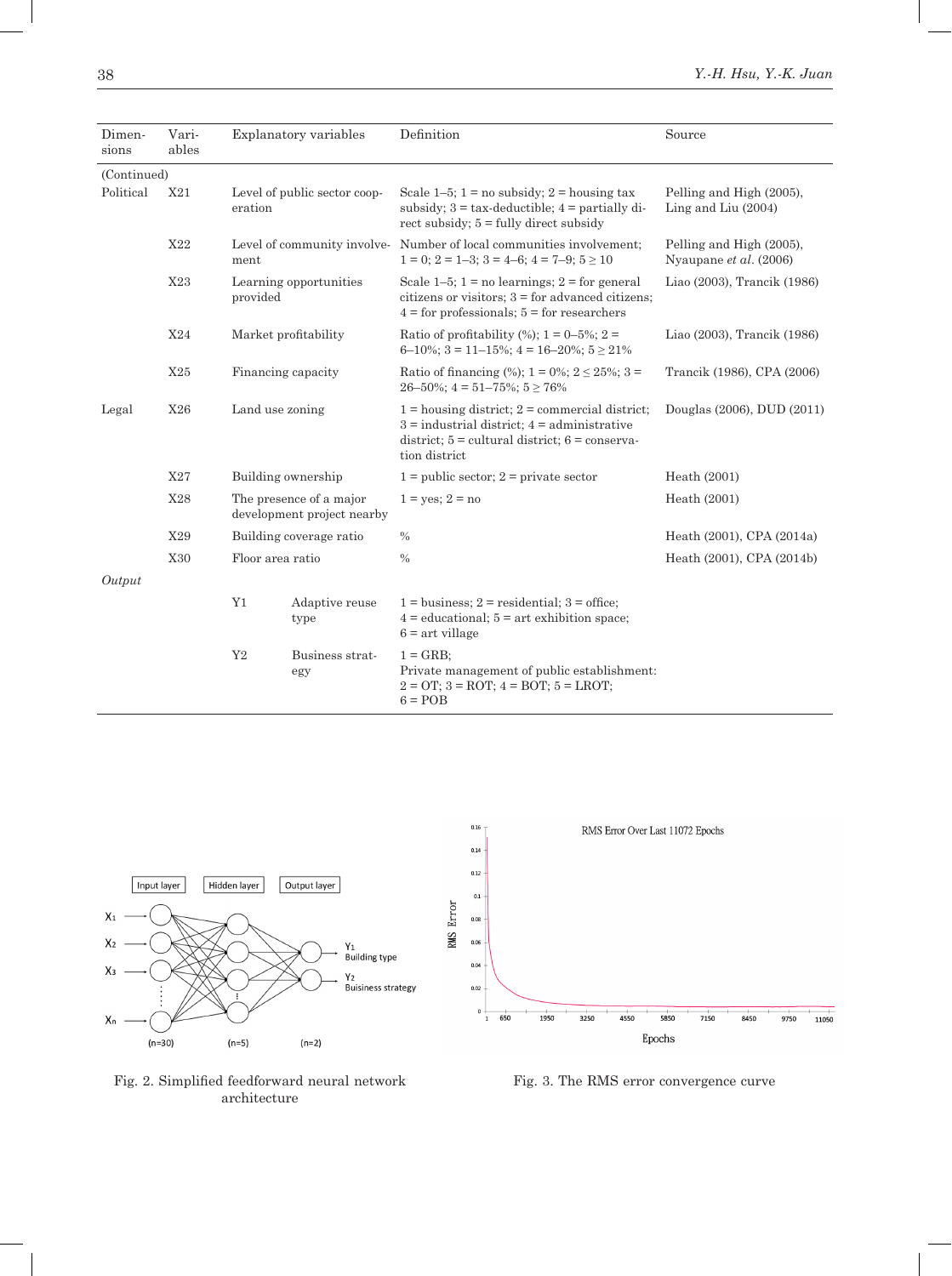# **5. Results and discussion**

After reiterated tests from 62 cases of effective building reuse, the following sampling size (53 cases for training cases and 9 cases for test cases) was determined to achieve high prediction accuracy of the ANN model. The model analyses were conducted by randomly selecting types of test cases. The cases included six reuse types (Y1) and six business strategies (Y2). The accuracy and applicability of the ANN models were examined by comparing reuse types, the actual business strategy values, and the model prediction results, on the basis of Equation (1).

According to the results in Table 4, the ANN correctly classified eight of the nine building type selections (accuracy rate, 89%) and seven of the nine business strategies (accuracy rate, 78%; prediction RMS error, 0.099; one building type case and two business strategy cases were predicted incorrectly).

Prediction accuracy (PA):

$$
PA = 1 - \frac{\text{number of failures}}{\text{n}} \times 100\% \,. \tag{1}
$$

Based on prediction results and analyses of reuse projects, the following is a discussion of the findings:

– Nine projects were reused as business facilities, characterized by the highest assessment rating in the economic dimension. For example, seven projects were located near the downtown area (X9: less than 5 km); public transportation (X7) was highly accessible; and primary consumer age (X8) was relatively young (78% were younger than 29 years). These results illustrated that business activities were highly related to urban transportation and populations, and the features and fashionable pop-culture connotations of

|  |  |  | Table 4. ANN model prediction results |  |
|--|--|--|---------------------------------------|--|
|--|--|--|---------------------------------------|--|

buildings reused as business facilities were attractive to the young generation. Some variables, such as frequency and number of performances held (X12), density of valuable cultural resources in the surrounding area (X13), the facility usage rate (X14), and market profitability (X24), also received high ratings. The results revealed that a successful reuse project for business purposes might be strongly influenced by not only economic concerns, but also social and political characteristics that might attract crowds, and therefore stimulate the local business growth.

- Fourteen projects were reused as residences. These projects generally had a higher assessment in physical and technological dimensions, such as stronger building structures (X1), newer buildings (X2), higher demand for construction equipment (X18), more effective fireproof structural features (X19), and more sound building conditions (X20). The results indicated that in buildings reused as residence, more attention was paid to the quality of the current conditions. All projects adopted the POB as their business strategies, possibly because the building ownership of these projects was from the private sector; some of the new owners were more willing to renovate these aged but distinctive buildings for new accommodations (i.e. B&Bs, hotels, and vacation rentals) that can create commercial opportunities. This assumption can be verified by the result of the assessment of the market profitability (X24), showing that the average rating has reached 4.4 with an average 23% profitability.
- Eleven projects were reused as offices. These projects received high assessments in functional and economic dimensions, such as space adjustability (X16); spatial mobility,

| Actual value (target)   |                   | ANN predictive value (output) |                   | Outcome        |                     |
|-------------------------|-------------------|-------------------------------|-------------------|----------------|---------------------|
| Building type           | Business strategy | Building type                 | Business strategy | Y1             | $\operatorname{Y2}$ |
| Art village             | <b>OT</b>         | Art village                   | OТ                | <b>Success</b> | <b>Success</b>      |
| <b>Business</b>         | POB               | <b>Business</b>               | POB               | <b>Success</b> | <b>Success</b>      |
| <b>Business</b>         | <b>BOT</b>        | <b>Business</b>               | <b>BOT</b>        | <b>Success</b> | <b>Success</b>      |
| Office                  | PO <sub>B</sub>   | Educational                   | <b>LROT</b>       | Fail           | Fail                |
| Residential             | POB               | Residential                   | POB               | <b>Success</b> | <b>Success</b>      |
| Office                  | <b>BOT</b>        | Office                        | <b>GRB</b>        | <b>Success</b> | Fail                |
| Art exhibition<br>space | <b>OT</b>         | Art exhibition<br>space       | <b>OT</b>         | <b>Success</b> | <b>Success</b>      |
| Residential             | POB               | Residential                   | POB               | <b>Success</b> | <b>Success</b>      |
| Art village             | ROT               | Art village                   | ROT               | <b>Success</b> | <b>Success</b>      |
| Prediction accuracy (%) |                   |                               |                   | 89%            | 78%                 |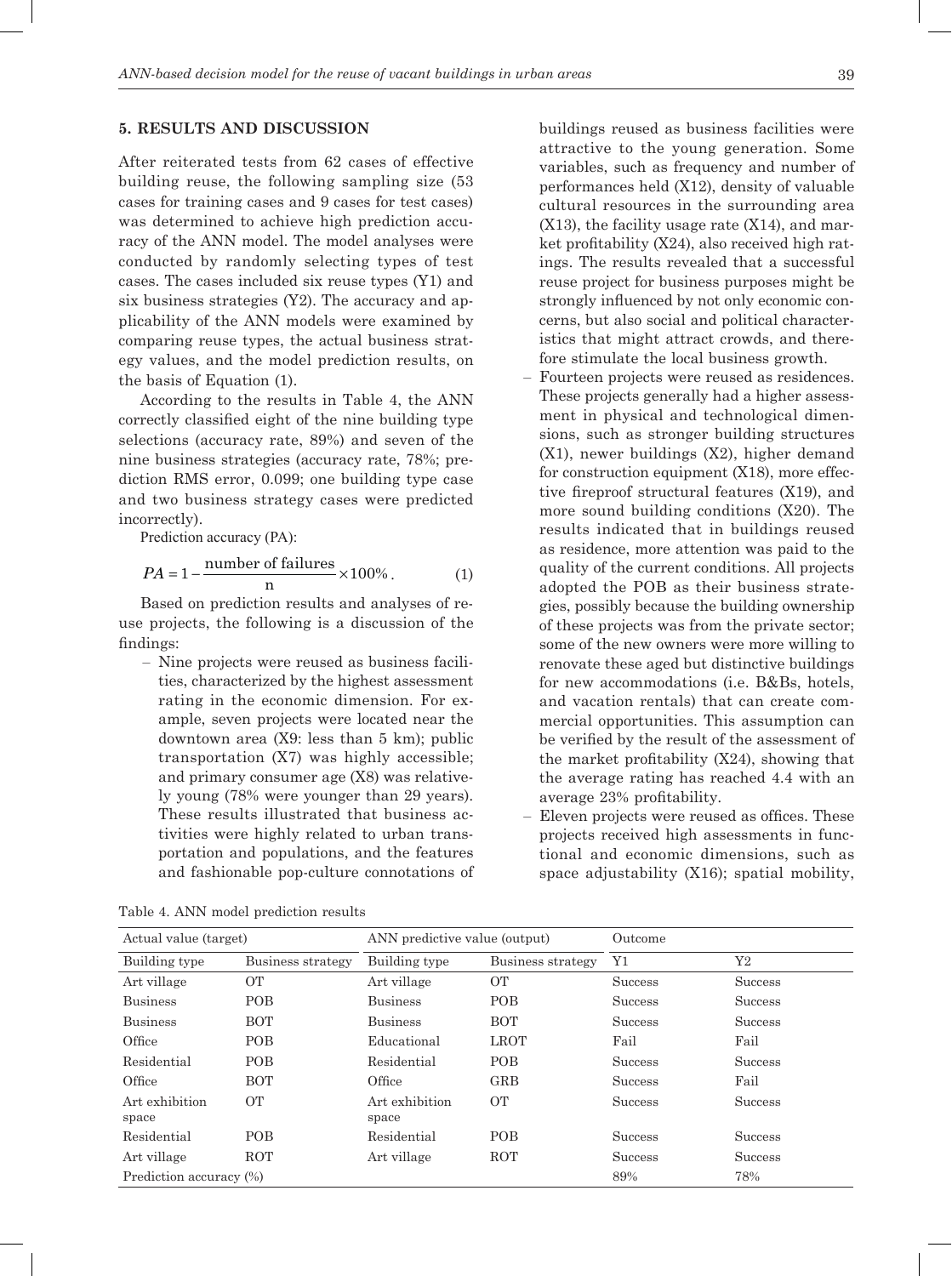continuity, and openness (X17); accessibility of public transportation (X7); and job opportunity creation (X10). Because client requirements are complicated and occupation is irregular, providing flexible space for office use is necessary. However, for some projects, the locations were not near downtown, possibly because high housing prices and rent downtown has forced some office facilities to relocate to the suburbs. In this case, reused buildings with convenient access to public transportation were more likely to become office facilities.

- Nine projects were reused as educational facilities. The political and functional dimensions received high assessment; in particular, the level of public sector cooperation (X21) achieved the highest assessment rating, possibly because all of these properties belonged to the government, which tended to reuse them for nonprofit facilities, such as educational facilities. This result verifies that the major business strategies for these projects were GRB (78%) and LROT (22%). However stable and long-term financial support from the government is critical to the success of a reuse project. Once the subsidy from the public sector is terminated, the operation of these projects might be extremely affected, and the buildings are prone to becoming re-vacated.
- Twelve projects were reused as art exhibition spaces. Some characteristics can be observed from these projects: a building age exceeding 50 years (X2); a high density of valuable cultural resources in the surrounding area (X13); a facility usage rate (X14); great cultural, artistic, and historical building value (X15), and enhanced spatial mobility, continuity, and openness (X17). In addition, the level of community involvement (X22) was also significant, indicating that encouraging local residents to participate in co-managing art exhibition spaces was meaningful. The synergy of these characteristics enable integrating the surrounding environment, people, and facilities to develop spaces appropriate for art exhibitions.
- Seven projects were reused as art villages. These projects were usually large-scale with huge site areas (X3) and gross floor areas (X4). The distances from the sites to the downtown area were relatively far (X5). The literature and interviews showed that this kind of project was spontaneously conducted by nongovernment organizations, such

as artist societies, in the early phase of the building reuse movement. Because the government owned most of these buildings and in view of the operation and management efficiency, as well as the style and autonomy of the village they expected to establish, the business strategies adopted for these projects were PMPE (four cases for ROT and three cases for OT). The above-mentioned SCCP was a successful example of this project type. However, the potential risk of operating these projects included establishing development strategies for the villages and managing conflict of interests from different business parties during operation.

## **6. ConclusionS**

This study developed a decision support model that can enable project managers to determine adaptive building reuse and business strategies and create highly efficient sustainable buildings. The model was established in two steps. The first step involved determining reuse assessment factors. A literature review was conducted and discussions of successful building reuse cases in Taiwan were analyzed and investigated. In addition, the seven factors from the building reuse design assessment models, the AdaptSTAR and ARP models, were integrated to construct 30 assessment factors that influence building reuse type and business strategies. The second step pertained to constructing the ANN prediction model. After the 62 effective building reuse cases in Taiwan were surveyed, 53 training cases were input into the ANN for learning and nine cases were randomly selected to validate the accuracy of the ANN system. The results indicated that the accuracy of the ANN model in predicting reuse and business strategy type was 89% and 78%, respectively. In addition, the predictive performance of the model indicated that the main factors or key determinants were correctly identified in the AdaptSTAR model framework and can be used to effectively predict appropriate building type and business strategies.

For vacant buildings in urban areas that remain a concern, the proposed model can effectively provide decision makers with an optimal prediction method for determining building reuse types and business strategies in the initial stage of urban development and management. The model can greatly improve operation efficiency, the value of reuse, and cooperation among various parties who are interested in reuse projects. Most importantly,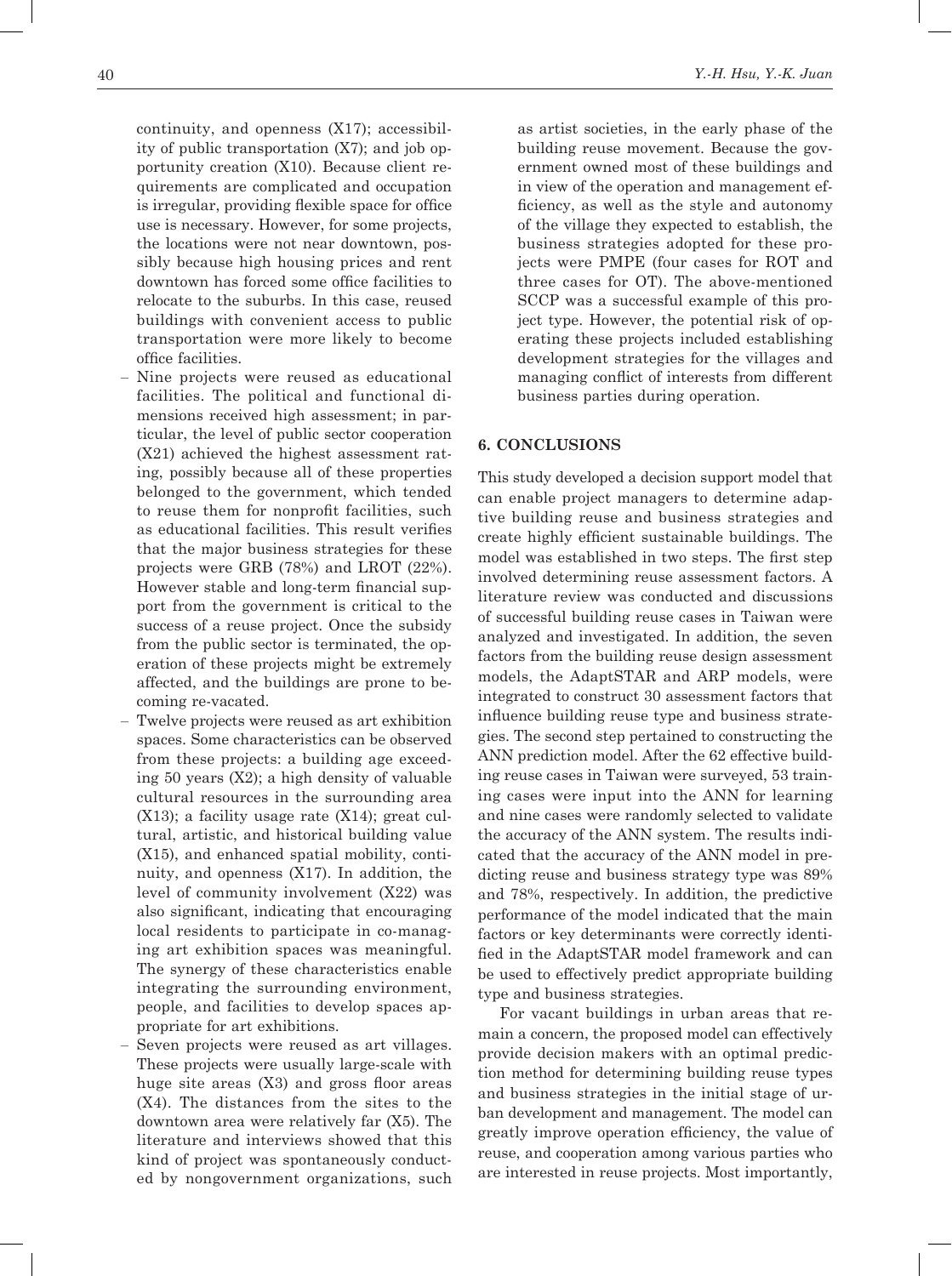precise reuse processes and decision-making can ensure the success of a project that can benefit society, the economy, and the environment through sustainability.

The proposed model and prediction results were only tested in Northern Taiwan. However, each city has unique characteristics, challenges, and opportunities. In future studies, when considering the reuse of various buildings, the influential factor  $(X)$ , development type  $(Y1)$ , and business strategy (Y2) must be adjusted according to the development area conditions. The aspects and feasibility conditions of building reuse (i.e., developmental and operational costs and risk prediction) must be comprehensively investigated to determine all possible influencing factors and developmental limitations. In addition, more successful reuse cases should be surveyed and analyzed to enhance the objectiveness and accuracy of decision support systems.

#### **REFERENCES**

- Arge, K. 2005. Adaptable office buildings: theory and practice, *Facilities* 23(3/4): 119–127. http://dx.doi. org/10.1108/02632770510578494
- Bond, S.; Charlemagne, D. W. 2009. Built cultural heritage and sustainability-the role of value based decisions, in *EU Sustainable Energy Week*, 9–13 February 2009, Brussels, Belgium.
- Bronson, S. D.; Jester, T. C. 1997. Conserving the built heritage of the modern era: recent developments and ongoing challenges, *APT Bulletin* 28(4): 4–12. http:// dx.doi.org/10.2307/1504588
- Brown, M. T.; Buranakarn, V. 2003. Emergy indices and ratios for sustainable material cycles and recycle options, *Resources, Conservation and Recycling* 38(1): 1–22. http://dx.doi.org/10.1016/S0921-3449(02)00093-9
- Browne, L. A. 2006. *Regenerate: reusing a landmark building to economically bolster urban revitalization.* Doctoral dissertation, Cincinnati, OH: University of Cincinnati.
- Bullen, P. A. 2007. Adaptive reuse and sustainability of commercial buildings, *Facilities* 25(1/2): 20–31. http://dx.doi.org/10.1108/02632770710716911
- Bullen, P. A.; Love, P. E. 2010. The rhetoric of adaptive reuse or reality of demolition: views from the field, *Cities* 27(4): 215–224. http://dx.doi.org/10.1016/j.cities.2009.12.005
- Bullen, P.; Love, P. 2011. A new future for the past: a model for adaptive reuse decision-making, *Built Environment Project and Asset Management* 1(1): 32–44. http://dx.doi.org/10.1108/20441241111143768
- Campbell, J. 1996. Is your building a candidate for adaptive reuse?: C-class office buildings and unused industrial space can find new life through creative renovation and reuse, *Journal of Property Management* 61: 26–29.
- Chang, Y. S. 2002. *Life cycle assessment on the reduction of carbon dioxide emission of buildings.* Doctoral dissertation, Tainan, Taiwan: National Cheng Kung University.
- Cheng, M. T.; Fu, C. C. 2010. Research of space cluster of cultural and creative industry by the reuse of historic buildings: a case study of the Taiwan's cultural creative quarters, in *8th Annual Hawaii International Conference on Arts and Humanities*, 13–16 January 2010, Hawaii, USA. Digital Proceedings.
- Conejos, S.; Langston, C.; Smith, J. 2013. AdaptSTAR model: a climate-friendly strategy to promote built environment sustainability, *Habitat International* 37: 95–103. http://dx.doi.org/10.1016/j.habitatint.2011.12.003
- Conejos, S.; Langston, C.; Smith, J. 2014. Designing for better building adaptability: a comparison of adapt-STAR and ARP models, *Habitat International* 41: 85– 91. http://dx.doi.org/10.1016/j.habitatint.2013.07.002
- Chen, C. H. 2001. Practical experience and observation on promotion of the Redundant Spaces in Taiwan, in *International Symposium on Reuse of the Redundant and Neglected Historic Spaces and Buildings in Taiwan*, Tainan, Taiwan. Tainan: Council for Cultural Affairs, 1-4.1–1-4.7.
- Cohen, E. 2002. Authenticity, equity and sustainability in tourism, *Journal of Sustainable Tourism* 10(4): 267– 276. http://dx.doi.org/10.1080/09669580208667167
- Construction and Planning Agency (CPA). 2006. *The operation essentials of finance project for urban renewal* [online]. Construction and Planning Agency, Ministry of the Interior, Republic of China. Available at: http://www.cpami.gov.tw/chinese/index. php?option=com\_content&view=article&id=10317&I temid=57 [accessed 31 January 2015]
- Construction and Planning Agency (CPA). 2008. *Postdisaster building appraisal standards and requirements* [online]. Construction and Planning Agency, Ministry of the Interior, Republic of China. Available at: http://www.cpami.gov.tw/chinese/index. php?option=com\_content&view=article&id=10503&I temid=57 [accessed 31 January 2015]
- Construction and Planning Agency (CPA). 2014a. *Taiwan province's enforcement rules of urban planning law* [online]. Construction and Planning Agency, Ministry of the Interior, Republic of China. Available at: http://www.cpami.gov.tw/chinese/index. php?option=com\_content&view=article&id=10712&I temid=57 [accessed 31 January 2015]
- Construction and Planning Agency (CPA). 2014b. *Building technical regulations* [online]. Construction and Planning Agency, Ministry of the Interior, Republic of China. Available at: http://w3.cpami.gov.tw/law/ law/lawe-2/b-rule.htm [accessed 31 January 2015]
- Department of Urban Development (DUD). 2011. *Taipei City land zoning regulations* [online]. Department of Urban Development, Taipei City Government, Taipei. Available at: http://www.planning.taipei.gov.tw/ pages/detail.aspx?Node=46&Page=2102&Index=5 [accessed 31 January 2015]
- Davison, N.; Gibb, A. G.; Austin, S. A.; Goodier, C. I.; Wagner, P. 2006. The multispace adaptable building concept and its extension into mass customisation, in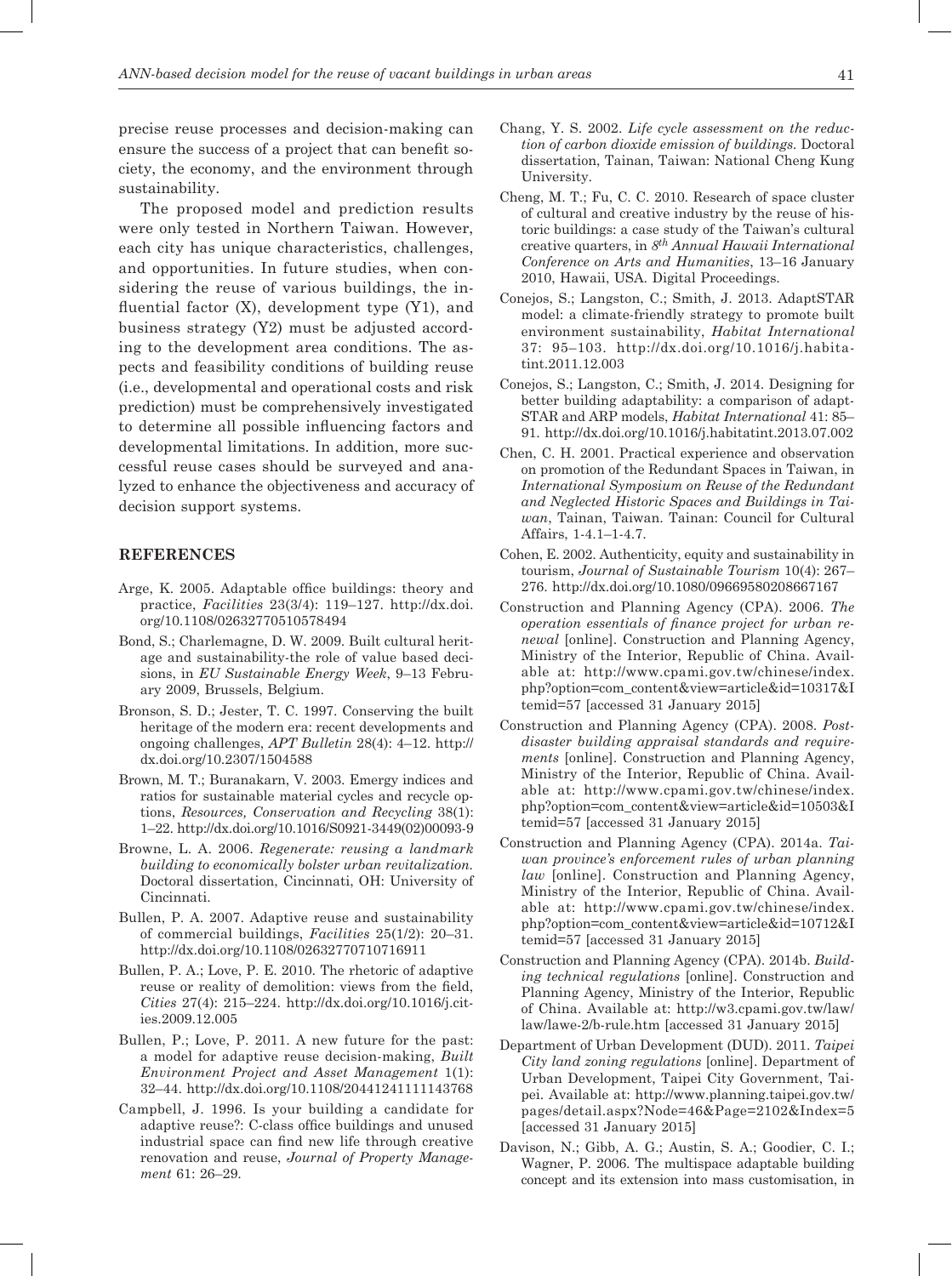Scheublin, F.; Pronk, A. (Eds.). *Proceedings of the Joint CIB, IASS International Conference on Adaptability in Design and Construction*, 3–5 July 2006, Eindhoven University of Technology, Eindhoven. Eindhoven: Eindhoven University of Technology, 12.7–12.13.

- De Valence, G. 2004. *The construction sector system approach*. CIB Publication No. 293. CIB, Rotterdam.
- Department of Environment and Heritage. 2004. *Adaptive reuse: preserving our past, building our future* [online]. ACT: Department of Environment and Heritage, Commonwealth of Australia. Available at: http://www.environment.gov.au/system/files/ resources/3845f27a-ad2c-4d40-8827-18c643c7adcd/ files/adaptive-reuse.pdf [accessed 25 January 2015]
- Department of Finance, Taipei City Government. 2013. *The municipal government has been actively reviewing the utilization strategies for idle dormitories, and the feasibility of leasing out idle buildings as public housing* [online]. Department of Finance, Taipei City Government, Taipei. Available at: http://www.dof.taipei.gov.tw/ct.asp?xitem=69887067&CtNode=40183& mp=103007 [accessed 8 August 2014]
- Douglas, J. 2006. *Building adaptation*. London: Butterworth-Heinemann.
- Fealy, J. W. 2006. *Adaptive-reuse for multi-use facilities in an urban context: making the city home again.* Doctoral dissertation, Cincinnati, OH: University of Cincinnati.
- Frey, P.; Anderson, P.; Andrews, M.; Wolf, C. 2008. *Building reuse: finding a place on American climate policy agendas*. National Trust for Historic Preservation, Washington, DC.
- Fisher-Gewirtzman, D.; Wagner, I. A. 2003. Spatial openness as a practical metric for evaluating built-up environments, *Environment and Planning B* 30(1): 37–50. http://dx.doi.org/10.1068/b12861
- Fu, C. C. 2001. A theoretical structure on reuse of the redundant spaces in Taiwan, in *International Symposium on Reuse of the Redundant and Neglected Historic Spaces and Buildings in Taiwan*, Tainan, Taiwan. Tainan: Council for Cultural Affairs, 1-1.1–1-1.9.
- Gallant, B. T.; Blickle, F. W. 2005. The building decommissioning assessment: a new six-step process to manage redevelopment of brownfields with major structures, *Environmental Practice* 7(2): 97–107. http://dx.doi.org/10.1017/S1466046605050131
- Gann, D. M.; Barlow, J. 1996. Flexibility in building use: the technical feasibility of converting redundant offices into flats, *Construction Management and Economics* 14(1): 55–66. http://dx.doi. org/10.1080/01446199600000007
- Giudici, P. 2003. *Applied data mining: statistical methods for business and industry*. New York: Wiley.
- Hand, D.; Mannila, H.; Smyth, P. 2001. *Principles of data mining.* Cambridge, MA: The MIT Press.
- Heath, T. 2001. Adaptive re-use of offices for residential use: the experiences of London and Toronto, *Cities* 18(3): 173–184. http://dx.doi.org/10.1016/S0264- 2751(01)00009-9
- Highfield, D.; Gorse, C. 2009. *Refurbishment and upgrading of buildings*. London: Taylor & Francis.
- Horvath, T. 2010. Necessity of modernization of modern buildings, in *The 2010 CIB World Congress – Building a Better World*, 10–13 May 2010, Salford Quays, United Kingdom, 204–216.
- Jago, L. K.; Shaw, R. N. 1998. Special events: a conceptual and definitional framework, *Festival Management and Event Tourism* 5(1–2): 1–2. http://dx.doi. org/10.3727/106527098792186775
- Jago, L.; Chalip, L.; Brown, G.; Mules, T.; Ali, S. 2003. Building events into destination branding: insights from experts, *Event Management* 8(1): 3–14. http:// dx.doi.org/10.3727/152599503108751658
- Kim, J. H.; Juan, Y. K. 2014. Artificial neural network based decision model for alternative workplaces, *Journal of Asian Architecture and Building Engineering* 13(1): 85–91. http://dx.doi.org/10.3130/ jaabe.13.85
- Kincaid, D. 2000. Adaptability potentials for buildings and infrastructure in sustainable cities, *Facilities* 18(3/4): 155–161. http://dx.doi. org/10.1108/02632770010315724
- Kincaid, D. 2004. *Adapting buildings for changing uses: guidelines for change of use refurbishment*. London: Spon Press.
- Kumar, R.; Aggarwal, R. K.; Sharma, J. D. 2013. Energy analysis of a building using artificial neural network: a review, *Energy and Buildings* 65: 352–358. http:// dx.doi.org/10.1016/j.enbuild.2013.06.007
- Langston, C.; Shen, L. Y. 2007. Application of the adaptive reuse potential model in Hong Kong: a case study of Lui Seng Chun, *International Journal of Strategic Property Management* 11(4): 193–207. http://dx.doi.or g/10.1080/1648715X.2007.9637569
- Langston, C.; Wong, F. K.; Hui, E.; Shen, L. Y. 2008. Strategic assessment of building adaptive reuse opportunities in Hong Kong, *Building and Environment* 43(10): 1709–1718. http://dx.doi.org/10.1016/j. buildenv.2007.10.017
- Langston, C.; Yung, E. H. K.; Chan, E. H. W. 2013. The application of ARP modelling to adaptive reuse projects in Hong Kong, *Habitat International* 40: 233–243. http://dx.doi.org/10.1016/j.habitatint.2013.05.002
- Lee, S. Y.; Brand, J. L. 2005. Effects of control over office workspace on perceptions of the work environment and work outcomes, *Journal of Environmental Psychology* 25(3): 323–333. http://dx.doi.org/10.1016/j. jenvp.2005.08.001
- Latham, D. 2000. *Creative re-use of buildings*, vol. 1. UK, Shaftesbury: Donhead.
- Ling, F. Y. Y.; Liu, M. 2004. Using neural network to predict performance of design-build projects in Singapore, *Building and Environment* 39(10): 1263–1274. http://dx.doi.org/10.1016/j.buildenv.2004.02.008
- Lu, Y.; Shi, J. 2013. Investigation of the reuse of unused campus space, schools in Taiwan as examples, *Scientific Journal of Architecture* 3(1): 1–11.
- Li, J.; Cheng, J. H.; Shi, J. Y.; Huang, F. 2012. Brief introduction of back propagation (BP) neural network algorithm and its improvement, in Jin, D.; Lin, S. (Eds.). *Advances in computer science and information engineering*. Berlin, Heidelberg: Springer, 553–558. http://dx.doi.org/10.1007/978-3-642-30223-7\_87